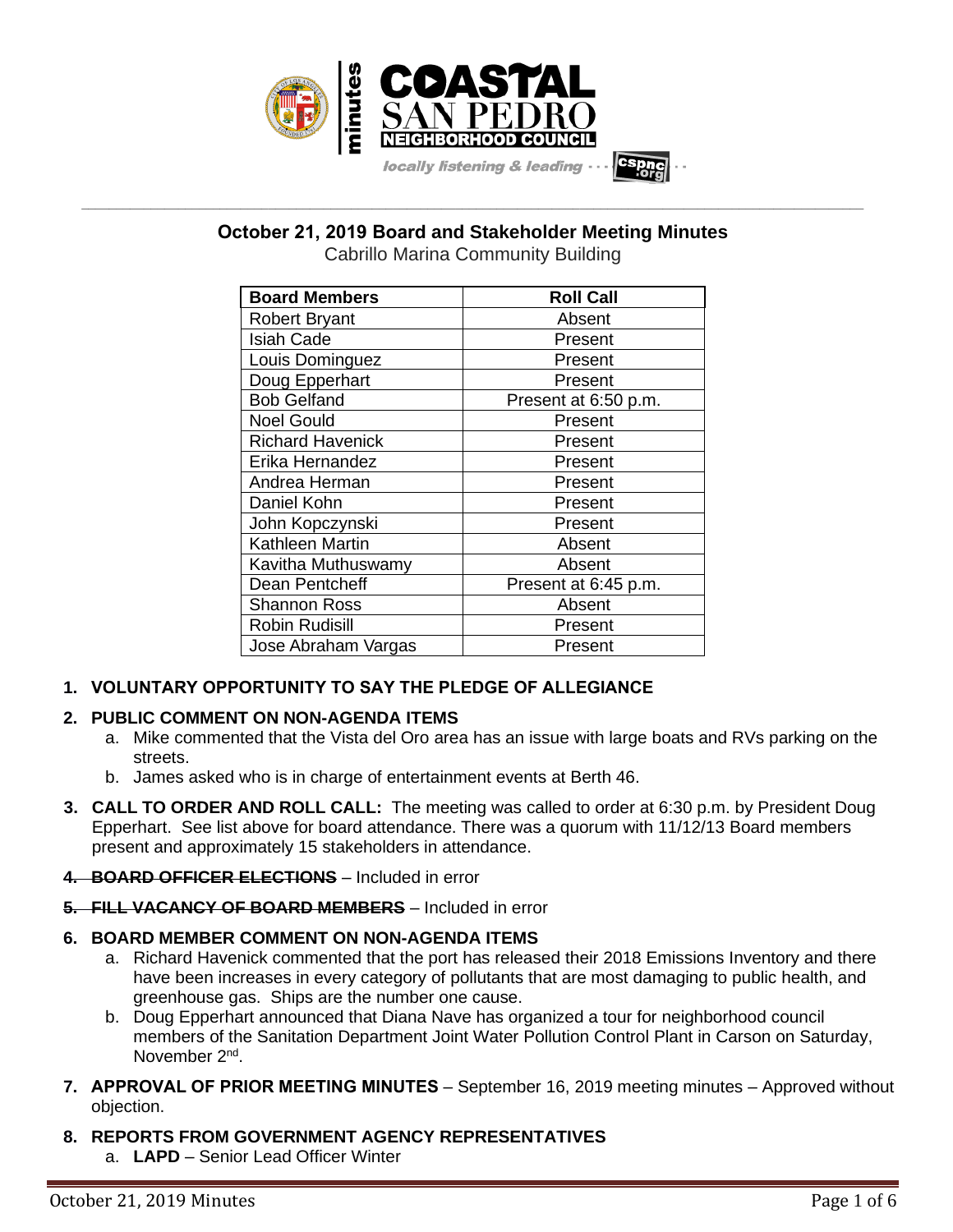- i. Officer Winter gave a brief overview of crime statistics for the area and an update on homeless issues.
- ii. Officer Winter answered questions from the board and stakeholders.
- b. **Assembly member Patririk O'Donnell** Hina Ahmad, Field Representative
	- i. Ms. Ahmad introduced herself as the new area representative.
	- ii. **Councilman Joe Buscaino** San Pedro Field Deputy Ryan Ferguson Present gave no report
- c. **Department of Neighborhood Empowerment (DONE)** Obiamaka Ude, Neighborhood Council Advocate
	- i. Ms. Ude commented that the Office of the Mayor and DONE are collaborating for the 2020 Census, they are looking for Census liaisons from NCs and Goodwill Ambassadors.
	- ii. The Office of City Clerk Elections Division will be holding working group meetings where they will go over bylaws, timelines, etc. If you want to be a member of the working group, you can sign up.
- d. **Port of Los Angeles** Augie Bezmalinovich Not present

# **9. MOTION SUPPORTING INVESTIGATION INTO THE PLAYA DEL REY NATURAL GAS STORAGE FACILITY (Council File 19-1124)** – *Environment and Sustainability Committee*

*Whereas,* the Coastal San Pedro Neighborhood Council has taken a strong position regarding the Plains All America / Rancho LPG storage facility in San Pedro, and its threat to public health and safety;

*Resolved*, the Coastal San Pedro Neighborhood Council supports the investigation into the Playa Del Rey natural gas storage facility (Council File # 19-1124).

Motion from committee passed with 12 yes (Cade, Epperhart, Gelfand, Gould, Havenick, Herman, Hernandez, Kohn, Kopczynski, Pentcheff, Rudisill, and Vargas), 0 no, 0 abstention, and 1 out of room (Dominguez).

# **10. MOTION TO FORM AN EDUCATIONAL GROUP REGARDING NITROUS OXIDE USE** – *Coastline and Parks Committee*

The Coastal San Pedro Neighborhood Council hereby forms an educational group TASK FORCE to improve awareness of the dangers of nitrous oxide (NOS) and other drugs to local high school students.

Motion from committee passed with 13 yes (Cade, Dominguez, Epperhart, Gelfand, Gould, Havenick, Herman, Hernandez, Kohn, Kopczynski, Pentcheff, Rudisill, and Vargas), 0 no, and 0 abstention.

# **11. MOTION URGING THE DEPARTMENT OF RECREATION AND PARKS TO OPEN GATES THROUGHOUT ANGELS GATE PARK** – *Coastline and Parks Committee*

The Coastal San Pedro Neighborhood Council urges the Department of Recreation and Parks to remove the rhino gates on Leavenworth Dr and keep the other gates throughout Angels Gate Park open during open park hours.

Motion from committee passed with 10 yes (Dominguez, Gelfand, Gould, Havenick, Hernandez, Kohn, Kopczynski, Pentcheff, Rudisill, and Vargas), 0 no, and 3 abstentions (Cade, Epperhart, and Herman).

# **12. MOTION RECOMMENDING CREATION OF A VEHICLE AND PEDESTRIAN PLAN FOR ANGELS GATE COMPLEX** – *Coastline and Parks Committee*

The Coastal San Pedro Neighborhood Council (CSPNC) recommends that the Los Angeles Fire Department, Department of Recreation and Parks, and Los Angeles Department of Building and Safety create a clear and simple vehicle and pedestrian plan for Angels Gate complex INCLUDING CONSIDERATION OF REMOVING UNESSARY FENCES THAT OBSTRUCT PUBLIC ACCESS, and requests a report back to CSPNC with a plan within 90 days.

**Motion** by **Dean Pentcheff** to amend the motion to add '… INCLUDING CONSIDERATION OF REMOVING UNESSARY FENCES THAT OBSTRUCT PUBLIC ACCESS,…', second by **Robin Rudisill**, and passed with 12 yes (Dominguez, Epperhart, Gelfand, Gould, Havenick, Herman, Hernandez, Kohn, Kopczynski, Pentcheff, Rudisill, and Vargas), 0 no, and 1 abstention (Cade).

**Motion** by **Robin Rudisill** to amend the amendment above to remove the word 'UNESSARY', second by **Bob Gelfand**, and passed with 10 yes (Dominguez, Gould, Havenick, Herman, Hernandez, Kohn, Kopczynski, Pentcheff, Rudisill, and Vargas), 0 no, and 3 abstentions (Cade, Epperhart, and Gelfand). **Motion** from committee as amended passed with 13 yes (Cade, Dominguez, Epperhart, Gelfand, Gould, Havenick, Herman, Hernandez, Kohn, Kopczynski, Pentcheff, Rudisill, and Vargas), 0 no, and 0 abstention.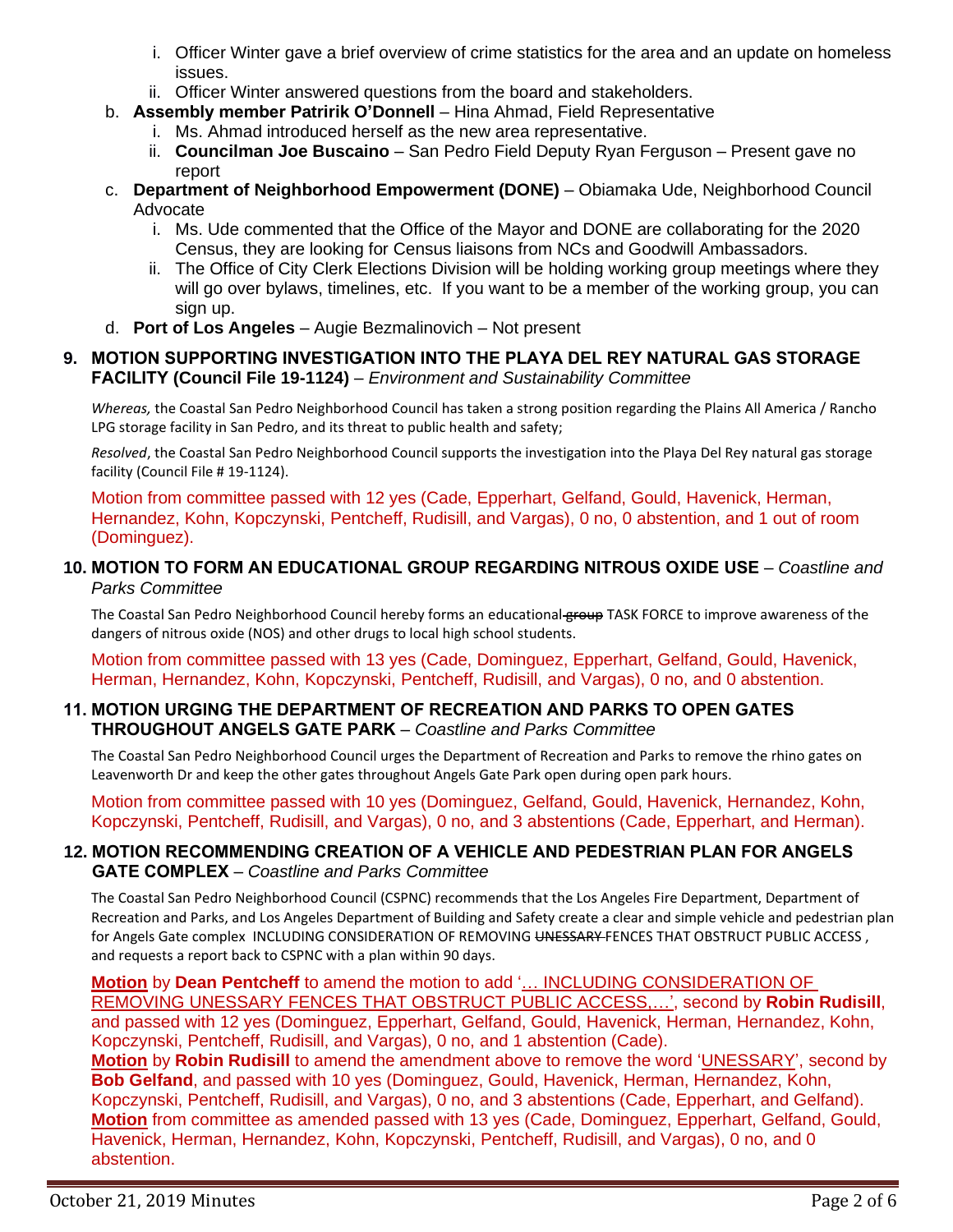#### **13. MOTION TO FILE COMMENTS ON THE "CITYWIDE CAT PROGRAM" DRAFT ENVIRONMENTAL IMPACT REPORT** – *Coastline and Parks Committee*

The Coastal San Pedro Neighborhood Council shall file formal comments to the recently-released Draft Environmental Impact Report (DEIR) on the "Citywide Cat Program" to point out numerous technical and scientific flaws in the report's analysis (including but not limited to provisions that appear to violate California State law, lack of required monitoring of proposed mitigations, and significant errors in the population model that forms the core of the analysis) that are sufficiently severe that the report must be substantially overhauled before it can be acceptable as advice to policymakers.

**Motion** by **Dean Pentcheff** to amend the motion to include a letter, second by **Robin Rudisill**, and passed with 12 yes (Cade, Dominguez, Epperhart, Gelfand, Gould, Havenick, Herman, Kohn, Kopczynski, Pentcheff, Rudisill, and Vargas), 0 no, 0 abstention, and 1 out of room (Hernandez). **Motion** from committee as amended passed with 12 yes (Cade, Dominguez, Epperhart, Gelfand, Gould, Havenick, Herman, Kohn, Kopczynski, Pentcheff, Rudisill, and Vargas), 0 no, and 1 abstention (Hernandez).

# **14. MOTION OPPOSING LOS ANGELES CITY COUNCIL RESOLUTION REQUESTING GOVERNOR GAVIN NEWSOM TO DECLARE AS STATE OF EMERGENCY ON HOMELESSNESS** (**Council File 19- 0002-S172)** – *Planning and Land Use Committee*

*Whereas,* the Coastal San Pedro Neighborhood Council has reviewed and analyzed the Resolution promulgated by the Los Angeles City Council on September 25, 2019 asking Governor Gavin Newsom to declare a State of Emergency on homelessness in the State of California; and

*Whereas,* the CSPNC finds that this Resolution is overly broad and vague, and that it lacks substantial evidence to support it, and it is an attempt to skirt laws, obtain legal immunities for emergency actions taken, and evade accountability for a failure to act on the homelessness issues over many years; and

*Whereas,* the City of Los Angeles' resources must be reallocated to support a feasible and much more efficient and effective plan that accommodates the emergency nature of the homelessness issue facing our City and these priorities must supersede funding to build permanent supportive housing, which should begin after emergency needs are met; and

Whereas, an example of a more efficient and effective solution is a modern Quonset hut (i.e. a 3,000 sq. ft. Quonset hut costs about \$22,500 plus freight for the structure, and there would be additional costs for the necessary interior improvements); and

*Whereas,* constitutional rights, environmental laws, public safety and health laws and regulations must be followed to accomplish these goals comprehensively and safely for the welfare of all Californians, and a State of Emergency attempting to void applicable laws and regulations is not in support of the safety and well being of the City of Los Angeles residents or California residents generally; and

*Whereas,* the Coastal San Pedro Neighborhood Council supports the findings and the recommendations of the City Controller in the required audit report dated October 10, 2019 regarding Proposition HHH funds; and

*Whereas,* we owe it to the taxpayers who voted to approve Proposition HHH as well as to our homeless population to be certain that the \$1.2 billion in bond proceeds are going towards the absolute best and highest priority use in order to address the emergency nature of the crisis at hand.

*Therefore be it resolved,* the Coastal San Pedro Neighborhood Council opposes the adoption of the motion regarding a declaration of a State of Emergency by the Los Angeles City Council (Council File 19-0002-S172); and

*Be it further resolved,* the CSPNC requests immediate steps by the City Council to meet with City department officials to come up with an emergency plan for resolving the emergency medical and social needs of our homeless population, using existing City resources:

- *•* the first priority must be focusing on options for emergency shelters that can be built much more cost-effectively, efficiently and expeditiously than the City's current proposals;<del>. Examples include membrane structures and Quonset huts (i.e. for a 3,000</del> sq. ft. Quonset hut, the retail cost is \$22,500 plus freight; and
- *•* the second most immediate need is for the City Council to provide access to hygienic facilities, including restrooms and showers; and
- *•* thirdly, adequate mental health and other supportive services must be provided; and
- *•* fourth, the CSPNC also urges the Los Angeles City Council to develop a comprehensive plan for those who choose not to avail themselves of the aforementioned emergency housing and supportive services, while addressing public safety needs; and
- *•* the homeless-related projects currently being considered by the City must be re-evaluated and modified based on the recommendations in the required audit report dated October 10, 2019 regarding Proposition HHH funds, to more effectively (both in terms of cost and speed) address the emergency nature of the crisis at a hand, despite any preliminary approvals.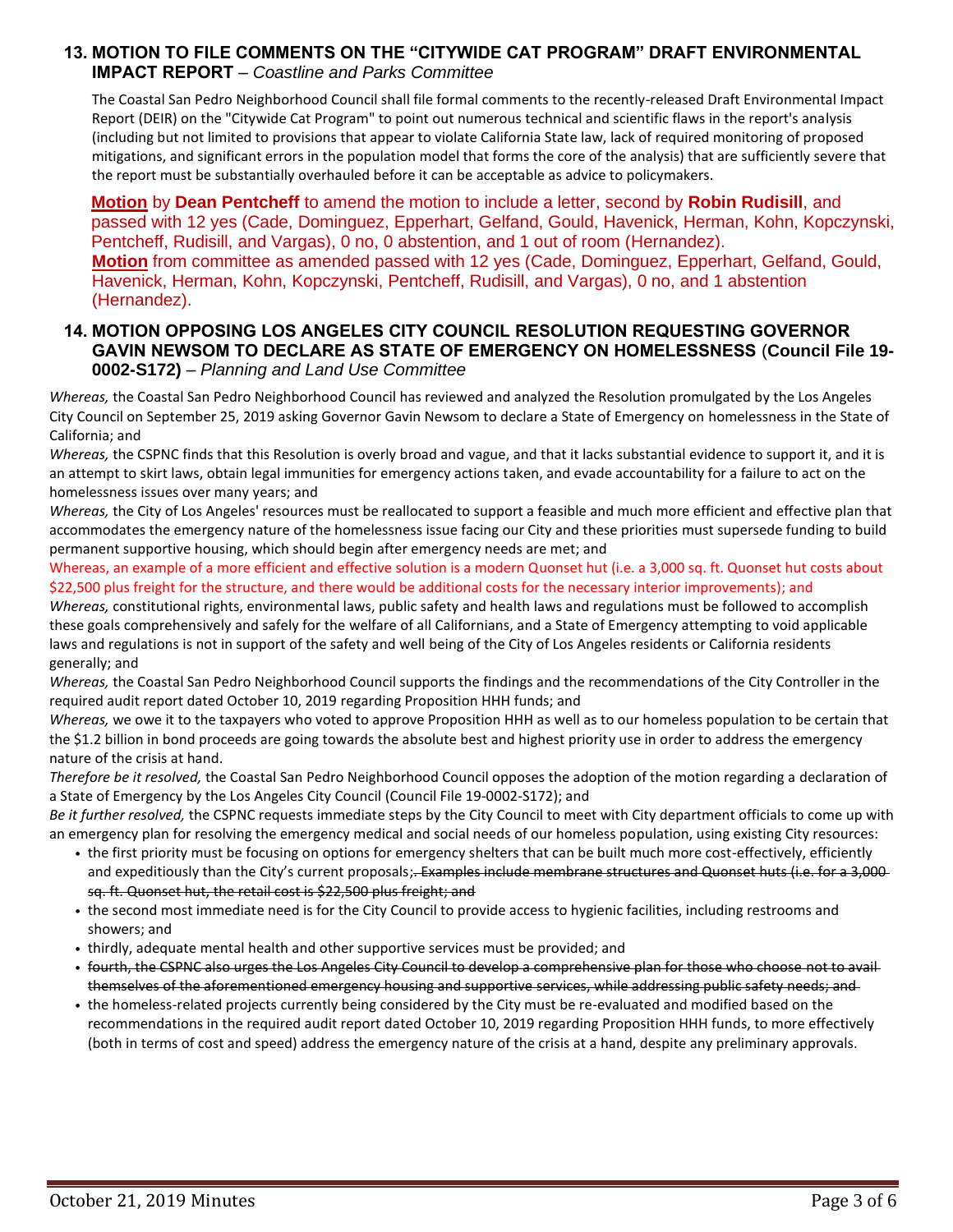**Motion** by **Noel Gould** to amend the motion to strike the last sentence of the first bullet point, strike the fourth bullet point completely, and add the following text as the fourth paragraph 'WHEREAS, AN EXAMPLE OF A MORE EFFICIENT AND EFFECTIVE SOLUTION IS A MODERN QUONSET HUT (I.E. A 3,000 SQ. FT. QUONSET HUT COSTS ABOUT \$22,500 PLUS FREIGHT FOR THE STRUCTURE, AND THERE WOULD BE ADDITIONAL COSTS FOR THE NECESSARY INTERIOR IMPROVEMENTS); AND' as noted above, second by **Robin Rudisill**, and passed with 13 yes (Cade, Dominguez, Epperhart, Gelfand, Gould, Havenick, Herman, Hernandez, Kohn, Kopczynski, Pentcheff, Rudisill, and Vargas), 0 no, and 0 abstention.

**Motion** by **Bob Gelfand** to allow CD15 Field Deputy Ryan Ferguson to speak on the motion, second by **Robin Rudisill**, and passed with 10 yes (Cade, Dominguez, Gelfand, Havenick, Herman, Hernandez, Kohn, Kopczynski, Pentcheff, and Vargas), 0 no, and 3 abstentions (Epperhart, Gould, and Rudisill). **Motion** by **Richard Havenick** to refer to the Homelessness Committee, second by **Isiah Cade**, and failed with 4 yes (Havenick, Hernandez, Kohn, and Vargas), 7 noes (Dominguez, Gelfand, Gould, Herman, Kopczynski, Pentcheff, and Rudisill), and 2 abstentions (Cade and Epperhart).

# **15. DISCUSSION OF THE NEIGHBORHOOD PURPOSE GRANT PROGRAM AND ADOPTION OF A**

**SCHEDULE TO ADMINISTER IT** – The deadline to submit Neighborhood Purpose Grant application is Tuesday, December 31, 2019. Applications will be reviewed by the Communications Committee and presented to the full board in January.

Motion by **Erika Hernandez** to approved the above schedule and for the Communications Committee to administer Neighborhood Purpose Grants, second by **Louis Dominguez**, and passed with 10 yes (Cade, Gould, Havenick, Herman, Hernandez, Kohn, Kopczynski, Pentcheff, Rudisill, and Vargas), 0 no, and 3 abstentions (Dominguez, Epperhart, and Gelfand).

# **16. COMMITTEE REPORTS**

- a. Administrative Operations Committee Chair Dean Pentcheff No new information
- b. Communications Committee Chair Shannon Ross Not present
- c. 22. Emergency Preparedness and Public Safety Committee Chair Bob Gelfand
	- i. At Congress of Neighborhoods there was an emergency preparedness presentation that they will be presenting to all the NCs in the future.
	- ii. This Saturday is the Neighborhood Council Emergency Preparedness meeting.
- d. Parks and Coastline Committee Chair Noel Gould
	- i. The next meeting will by Thursday, November  $17<sup>th</sup>$ .
- e. Sunken City Ad Hoc Committee Chair Noel Gould
	- i. The next meeting will by Thursday, November  $17<sup>th</sup>$ .
- f. Environment and Sustainability Committee Chair Richard Havenick
	- i. He is working with Northwest and Central San Pedro neighborhood councils to have joint meetings.
- g. Homelessness Committee Chair Kathleen Martin No new information
- h. Port Committee Chair Louis Dominguez No new information
- i. Planning and Transportation Chair Robin Rudisill
	- i. Ms. Rudisill pointed out several maps in the agenda package including; the Coastal Neighborhood Council Boundaries, Community Plan area, and Coastal Zone and Dual Coastal Zone.
	- ii. At the area neighborhood council joint committee meeting they discussed a proposed storage facility on North Gaffey, and a project at 511 Harbor Boulevard.
	- iii. To view notes from the latest meeting please go to [https://www.cspnc.org/agendas-minutes](https://www.cspnc.org/agendas-minutes-planning-trans)[planning-trans.](https://www.cspnc.org/agendas-minutes-planning-trans)
- **17. TRESURER'S REPORT** Louis Dominguez, Treasurer Gave a brief overview of current funding levels

# *Budget and Finance (Consent Calendar)*

# **18. APPROVAL OF MONTHLY EXPENDITURE REPORT FOR SEPTEMER 2019.**

**19. APPROVAL OF MONTHLY EXPENSES, INCLUDING APPROVAL OF TREASURER'S PAYMENT OF ALL RECURRING NEIGHBORHOOD COUNCIL EXPENSES INCLUDING (BUT NOT LIMITED TO) LLOYD STAFFING, THE MAILROOM, ANGELS GATE CULTURAL CENTER MEETING EXPENSES, VENDOR(S) FOR MEETING REFRESHMENTS, AND OFFICE SUPPLIES**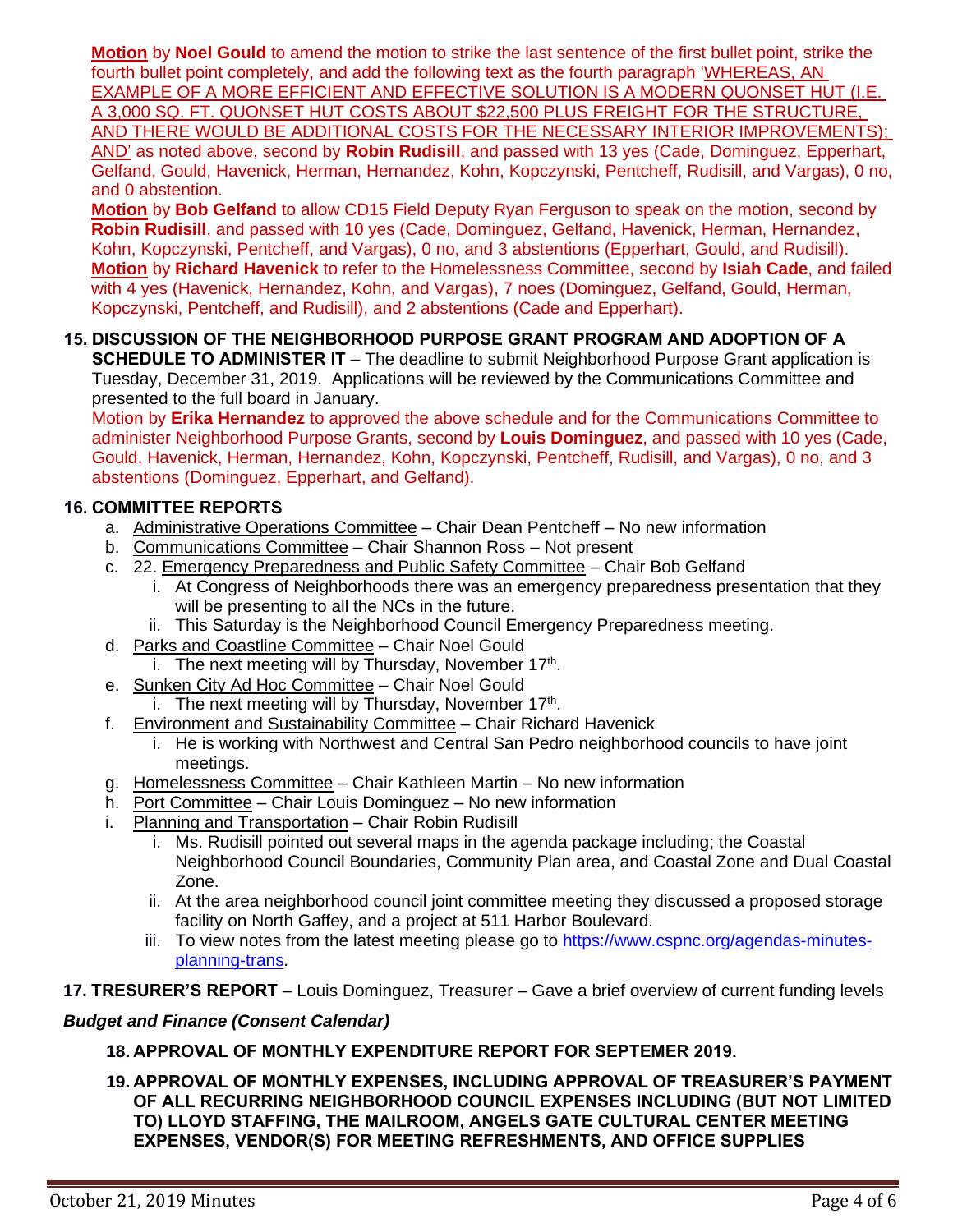#### **20. APPROVAL OF FUNDING REQUESTS RECEIVED FROM COMMITTEES** – None

#### **21. ACCEPTANCE OF OUR ELIGIBLE ROLLOVER FROM FY 2018–2019 OF \$4,579.78, AND AMENDING THE BUDGET BY PLACING \$2,000 OF ROLLOVER FUNDS INTO "OPERATING EXPENSES", \$2,000 OF ROLLOVER FUNDS INTO "NEIGHBORHOOD PURPOSE GRANTS", AND \$579.78 OF ROLLOVER FUNDS INTO "OUTREACH ACTIVITIES"**.

Motion by **Dean Pentcheff** to the consent calendar as presented, second by **Isiah Cade**, and with 12 yes (Cade, Dominguez, Epperhart, Gould, Havenick, Herman, Hernandez, Kohn, Kopczynski, Pentcheff, Rudisill, and Vargas), 0 no, 0 abstention, and 1 out of room (Gelfand).

#### **22. APPOINTMENTS OF COMMITTEE OFFICERS, COMMITTEE MEMBERS, AND BOARD REPRESENTATIVES**

a. Richard Havenick and Bob Gelfand appointed to the Sustainability Committee approved without objection.

#### **23. MOTION TO APPROVE A MEETING SCHEDULE FOR 2019–2020**

*Whereas,* meeting spaces were not always available for the dates adopted previously; *Resolved,* the Coastal San Pedro Neighborhood Council adopts this revised meeting schedule:

#### **Board Meeting** *2019*

November 18 December 16 *2020* Tuesday, January 21 (due to holiday) Tuesday, February 18 (due to holiday) Monday, March 23 (4th Monday, change due to room availability) April 20 May 18 June 15 July 20 August 17 September 21 October 19 November 16 December 21 **Agenda Meeting** *2019* Tue 12 Nov [Mon 11 Nov is Veterans Day] Mon 9 Dec *2020* Mon 13 Jan Mon 10 Feb Mon 16 Mar (third Monday)

Mon 13 Apr Mon 11 May Mon 8 Jun Mon 13 Jul Mon 10 Aug Mon 14 Sep Tue 13 Oct [Mon 12 Oct is Indigenous Peoples Day] Mon 9 Nov Mon 14 Dec

Motion by **Dean Pentcheff** to approve the meeting schedule for 2019–2020, second by **Isiah Cade**, and with 13 yes (Cade, Dominguez, Epperhart, Gelfand, Gould, Havenick, Herman, Hernandez, Kohn, Kopczynski, Pentcheff, Rudisill, and Vargas), 0 no, and 0 abstention.

# **24. ANNOUNCEMENTS** – None

# **25. PUBLIC COMMENT ON NON-AGENDA ITEMS** – None